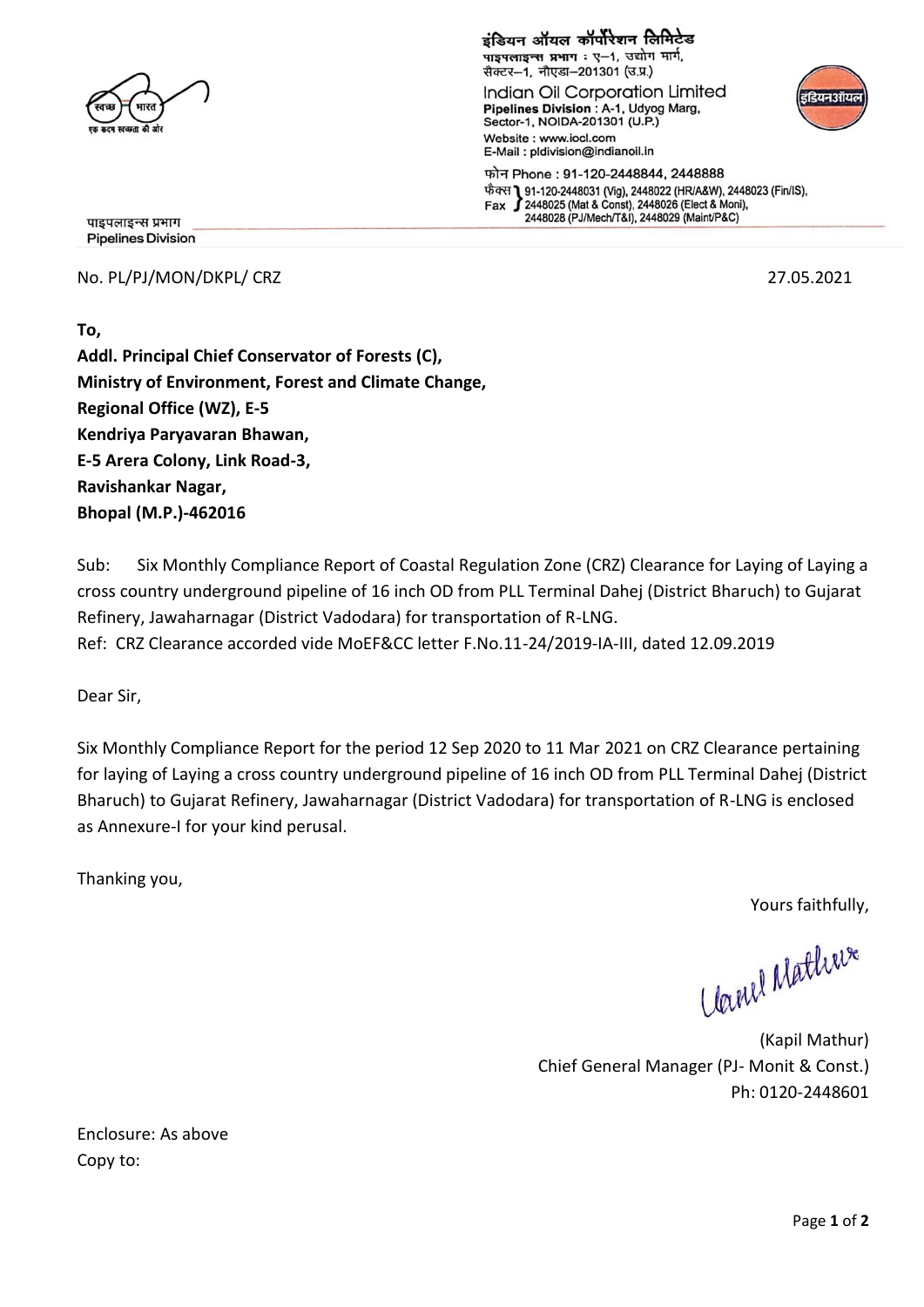- 1. The Secretary, Forests & Environment Department, Government of Gujarat, Sachivalaya, 8th Floor, Sector 10A, Gandhi Nagar (Gujarat), 382010
- 2. The Member Secretary, Central Pollution Control Board, Parivesh Bhavan, CBD-cum-Office Complex, East Arjun Nagar, Delhi-110032.
- 3. The Member Secretary, Gujarat Pollution Control Board, Paryavaran Bhavan, Sector 10A, Gandhi Nagar (Gujarat)- 382010
- 4. The Member Secretary, Forests & Environment Department, Gujarat Coastal Zone Management Authority, Government of Gujarat, Sachivalaya, 8th Floor, Sector 10A, Gandhi Nagar (Gujarat) – 382010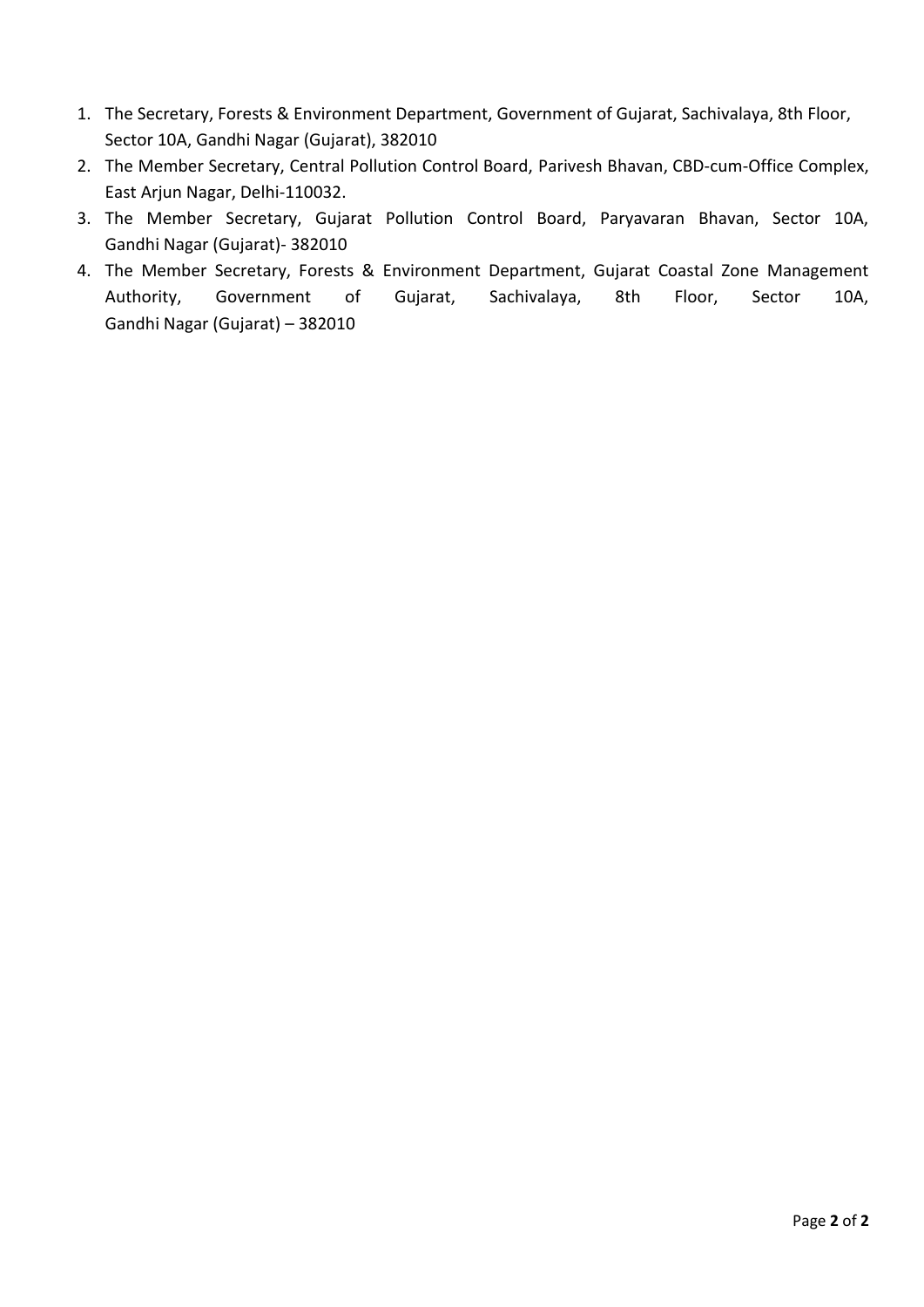$\overline{\phantom{a}}$ 

### Six Monthly Compliance Report on Environment & Forest Laying a cross country underground pipeline of 16inch OD from PLL Terminal Dahej (District Bharuch) to Gujarat Refinery, Jawaharnagar (District Vadodara) for transportation of R-LNG

| <b>Clearance Letter No.</b> |  | - F.No.11-24/2019-IA-III, dated 12.09.2019 |
|-----------------------------|--|--------------------------------------------|
|-----------------------------|--|--------------------------------------------|

Period of Compliance Report - 12-Sep-2020 to 11-March-2021

┯

| SL. No.         | <b>CONDITION STIPULATED</b>                                                                                                                                                                                                                                                                                                                                                                                                                                                                                                                                                                                                                                                                                                                                                                                                                                                                                                                                                                                                                     | <b>COMPLIANCE STATUS/ REMARKS</b>                                                                                                                                                                                                                                                                                                                                                               |
|-----------------|-------------------------------------------------------------------------------------------------------------------------------------------------------------------------------------------------------------------------------------------------------------------------------------------------------------------------------------------------------------------------------------------------------------------------------------------------------------------------------------------------------------------------------------------------------------------------------------------------------------------------------------------------------------------------------------------------------------------------------------------------------------------------------------------------------------------------------------------------------------------------------------------------------------------------------------------------------------------------------------------------------------------------------------------------|-------------------------------------------------------------------------------------------------------------------------------------------------------------------------------------------------------------------------------------------------------------------------------------------------------------------------------------------------------------------------------------------------|
|                 | <b>A. SPECIFIC CONDITIONS:</b>                                                                                                                                                                                                                                                                                                                                                                                                                                                                                                                                                                                                                                                                                                                                                                                                                                                                                                                                                                                                                  |                                                                                                                                                                                                                                                                                                                                                                                                 |
| i)              | A robust conservation, plantation of native mangroves and<br>for<br>immediate<br>implementation<br>plan<br>management<br>in.<br>consultation with the concerned agency in the state shall be<br>prepared within six months and implemented during the<br>course of execution of the project.                                                                                                                                                                                                                                                                                                                                                                                                                                                                                                                                                                                                                                                                                                                                                    | facilities<br>Pipeline<br>being<br>are<br>installed inside pre-existing PLL<br>premises in GIDC area adopting<br>standard construction practices<br>thus ensuring no adverse impact<br>on coastal eco system.                                                                                                                                                                                   |
| $\mathsf{ii}$ ) | No groundwater shall be extracted to meet with the water<br>requirements during the construction and /or operation phase<br>of the project.                                                                                                                                                                                                                                                                                                                                                                                                                                                                                                                                                                                                                                                                                                                                                                                                                                                                                                     | Being complied                                                                                                                                                                                                                                                                                                                                                                                  |
| iii)            | Construction camps (if any) shall be located outside the CRZ<br>any physical infrastructure setup<br>and<br>during<br>areas<br>construction shall be removed with a month of completion of<br>the project.                                                                                                                                                                                                                                                                                                                                                                                                                                                                                                                                                                                                                                                                                                                                                                                                                                      | Being complied                                                                                                                                                                                                                                                                                                                                                                                  |
| iv)             | As per the ministry's office memorandum F.No. 22-65/2017-<br>IA. III dated 1st May 2018, and proposed by the project<br>proponent, an amount of Rs. 4.8 Crore (@ 1.5% of project<br>cost) shall be earmarked under corporate environment<br>responsibility (CER) for the activities such as support to local<br>government, school w.r.t. sanitation and health, construction<br>of public toilets in the surrounding villages, medical camps,<br>rainwater harvesting, installation of street lights in nearby<br>villages as per requirement and solid waste facilities like two<br>bin dustbin in nearby villages. The activities proposed under<br>CER shall be restricted to the affected area around the<br>project. The entire activities proposed under the CER shall be<br>treated as project and shall be monitored. The monitoring<br>report shall be submitted to the regional office as a part of<br>half yearly compliance report, and to the district collector. It<br>should be posted on the website of the project proponent. | <b>Bharuch:</b> As per advice of<br>District Collector, tender for<br>sanitation and Drinking Water<br>facilities for local community in<br>project affected area having<br>estimated amount of Rs. 1.5<br>crore floated on 01.5.2021 under<br>CER.<br>Vadodara:<br><b>District</b><br>Collector<br>followed<br>for<br>being<br>up<br>advice/consent<br>regarding<br>activities to be taken up. |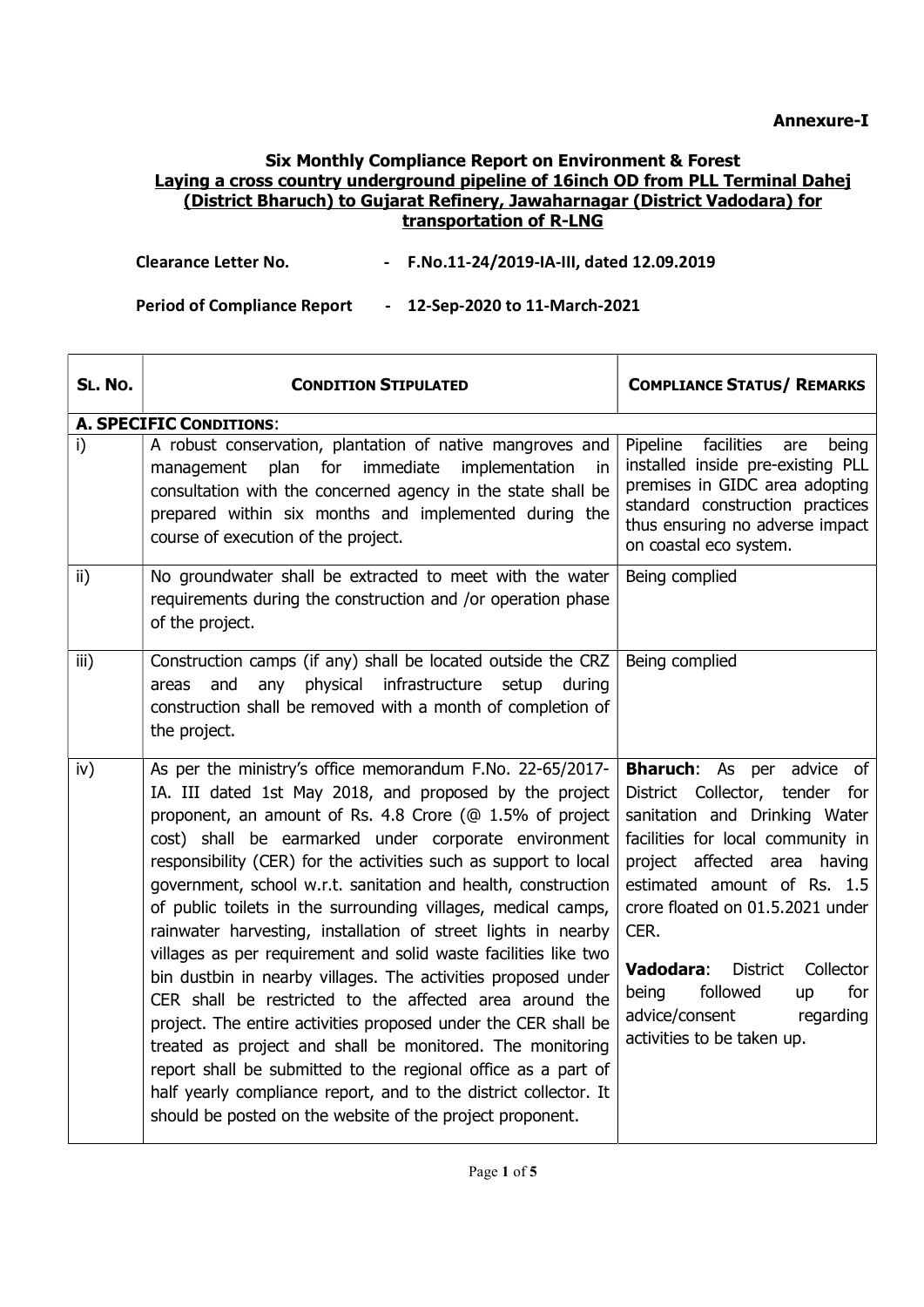# Clearance Letter No. - F.No.11-24/2019-IA-III, dated 12.09.2019

| SL. No.       | <b>CONDITION STIPULATED</b>                                                                                                                                                                                                                                                                                   | <b>COMPLIANCE STATUS/ REMARKS</b>                                                                                                                                                      |
|---------------|---------------------------------------------------------------------------------------------------------------------------------------------------------------------------------------------------------------------------------------------------------------------------------------------------------------|----------------------------------------------------------------------------------------------------------------------------------------------------------------------------------------|
| V)            | No construction (including cemented/concretised<br>parking<br>space for vehicles) shall be made in the NDZ area.                                                                                                                                                                                              | Being complied                                                                                                                                                                         |
| vi)           | Management of solid waste in accordance with the solid waste<br>management rules, 2016 shall be strictly implemented                                                                                                                                                                                          | Being complied                                                                                                                                                                         |
| vii)          | All conditions/recommendations stipulated by the Gujarat<br>coastal zone management authority (GCZMA) vide their letter<br>No.ENV-10-2018-156E (T cell) dated 10.05.2019, shall strictly<br>be complied with.                                                                                                 | Being complied                                                                                                                                                                         |
| viii)         | Consent to establish and/or 'Consent to operate' shall be<br>obtained from State Pollution Control Board under the<br>provisions of Air (prevention and control of pollution) Act,<br>1981 and /or the Water (prevention and control of pollution)<br>Act, 1947, as may be applicable.                        | Establish<br>from<br>Consent<br>to<br>Gujarat Pollution Control Board<br>received on 20.11.2018.<br>Consent to operate will<br>be<br>obtained before commissioning<br>of the pipeline. |
| $\mathsf{ix}$ | The quantity of freshwater usage, water recycling and<br>rainwater harvesting shall be measured and recorded to<br>monitor the water balance as projected by the project<br>proponent. The record shall be submitted to the regional<br>office, of the ministry along with six monthly monitoring<br>reports. | Pipeline laying doesn't require<br>any freshwater usage. Use of<br>freshwater for domestic purpose<br>like drinking and cleaning for the<br>workforce is minimal.                      |
| x)            | There shall be no dressing or alteration of sand dunes present<br>in the vicinity and the same shall be kept undisturbed. No<br>alteration of natural features including landscape changes<br>shall be undertaken for beautification, recreation, and other<br>such purpose.                                  | Being complied                                                                                                                                                                         |
| xi)           | Construction shall be strictly in accordance with the provisions<br>of CRZ notification, 2011 and as amended from time to time.                                                                                                                                                                               | Being complied                                                                                                                                                                         |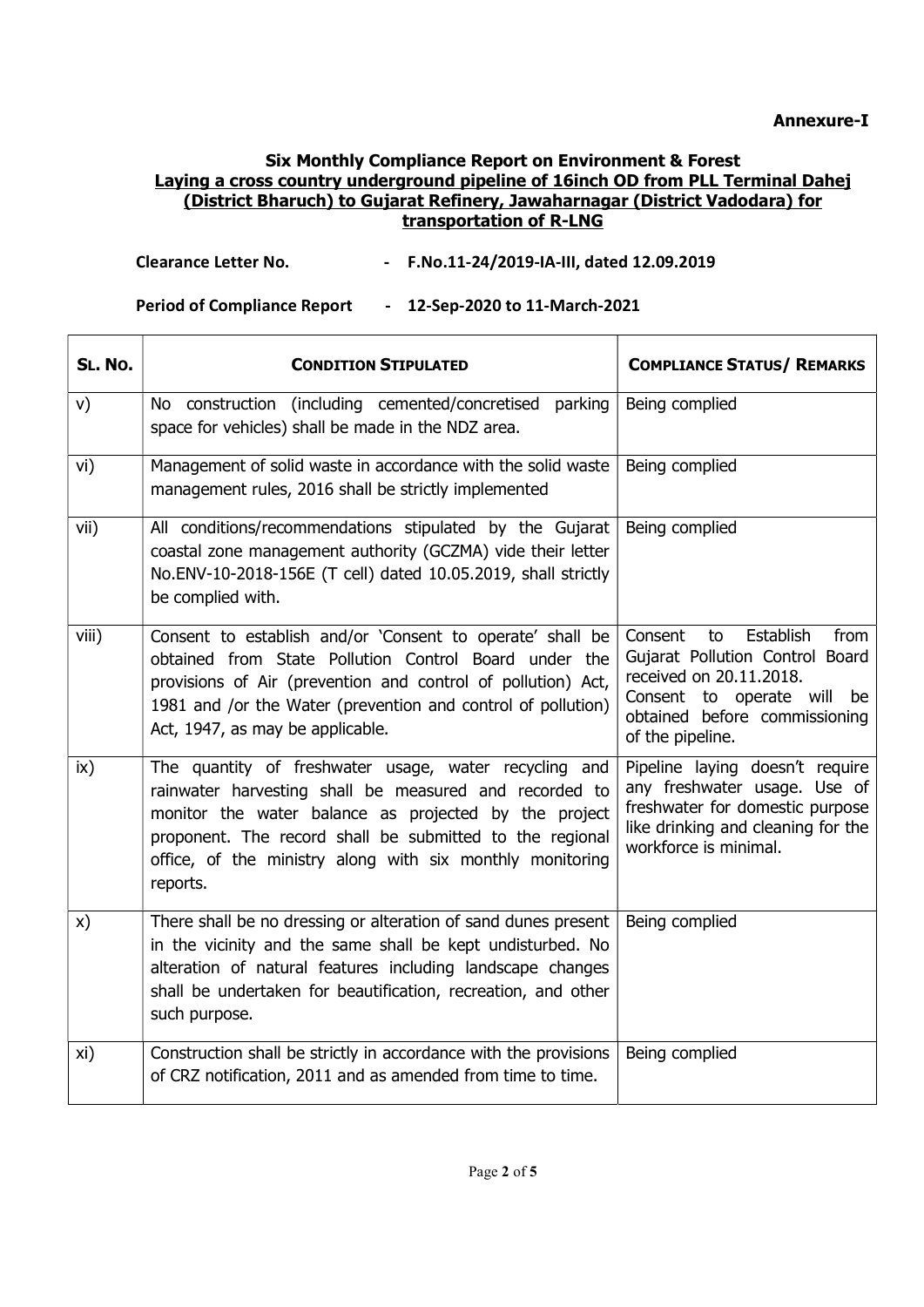# Clearance Letter No. - F.No.11-24/2019-IA-III, dated 12.09.2019

| SL. No. | <b>CONDITION STIPULATED</b>                                                                                                                                                                                                                                                                                                                                                                                                                                                                                                                                                                                                                                                                                                                                        | <b>COMPLIANCE STATUS/ REMARKS</b>                       |
|---------|--------------------------------------------------------------------------------------------------------------------------------------------------------------------------------------------------------------------------------------------------------------------------------------------------------------------------------------------------------------------------------------------------------------------------------------------------------------------------------------------------------------------------------------------------------------------------------------------------------------------------------------------------------------------------------------------------------------------------------------------------------------------|---------------------------------------------------------|
| xii)    | No permanent labour camp, machinery and material storage<br>shall be allowed in CRZ area.                                                                                                                                                                                                                                                                                                                                                                                                                                                                                                                                                                                                                                                                          | Being complied                                          |
| xiii)   | Temporary toilets will be provided for all construction labour.<br>Suitable toilet fixtures for water conservation shall be<br>provided. Fixtures for showers, toilet flushing, and drinking<br>should be of low flow either by use of aerators or pressure<br>reducing devices of sensor-based control.                                                                                                                                                                                                                                                                                                                                                                                                                                                           | Being complied                                          |
| xiv)    | Disposal of muck during construction phase should not create<br>any adverse effect on the neighboring communities and be<br>disposed taking the necessary precautions for general safety<br>and health aspects of people, only in approved sites with the<br>approval of competent authority.                                                                                                                                                                                                                                                                                                                                                                                                                                                                      | Being complied                                          |
| XV)     | All liquid waste arising from the proposed development will be<br>disposed of as per the norms prescribed by central/state<br>pollution control board. There shall not be any disposal of<br>untreated effluent into the sea/coastal water bodies. It shall<br>be ensured that the wastewater generated is treated in the<br>STP as committed by the project proponent. The treated<br>wastewater shall be reused for landscaping, flushing and / or<br>HVAC cooling purposes etc. within the development. The<br>project proponent should also make alternate arrangement for<br>situation arising due to malfunctioning of STP. There shall be<br>regular monitoring of standard parameters of the effluent<br>discharge from STP under intimations to the SPCB. | No liquid waste is generated<br>during pipeline laying. |
| xvi)    | Any hazardous waste generated during constructions phase,<br>shall be disposed off as per applicable rules and norms with<br>necessary approvals of the state pollution control board.                                                                                                                                                                                                                                                                                                                                                                                                                                                                                                                                                                             | Being complied                                          |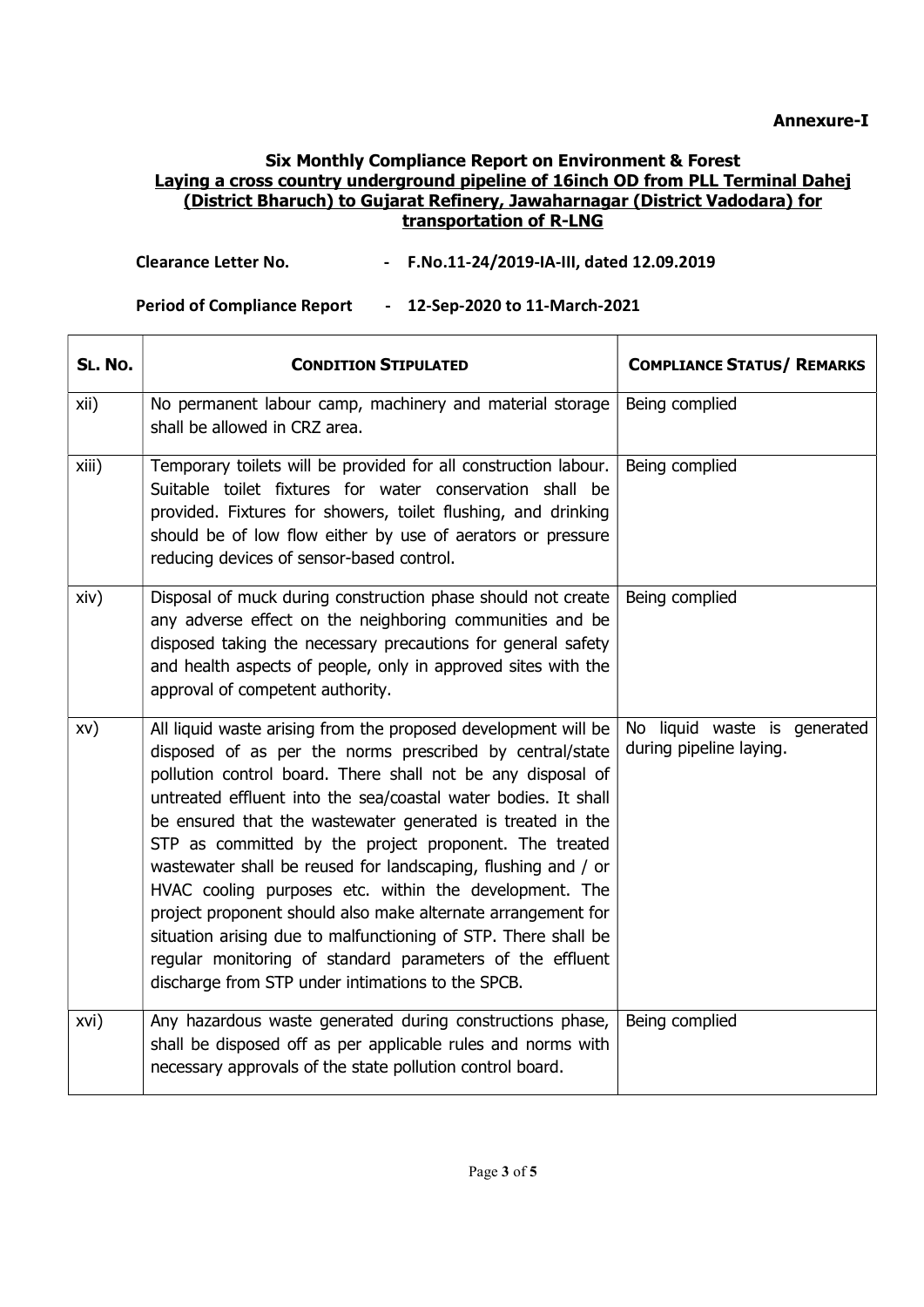## Clearance Letter No. - F.No.11-24/2019-IA-III, dated 12.09.2019

| SL. No.    | <b>CONDITION STIPULATED</b>                                                                                                                                                                                                                                                                                                                                                                                                                                                                                                                                                   | <b>COMPLIANCE STATUS/ REMARKS</b> |
|------------|-------------------------------------------------------------------------------------------------------------------------------------------------------------------------------------------------------------------------------------------------------------------------------------------------------------------------------------------------------------------------------------------------------------------------------------------------------------------------------------------------------------------------------------------------------------------------------|-----------------------------------|
| xvii)      | Project proponent shall ensure regular operation and<br>maintenance of the STP to meet the effluent discharge<br>standards laid down under the rules and should also meet<br>conditions (if any) stipulated in consent to establish and<br>consent to operate.                                                                                                                                                                                                                                                                                                                | Not Applicable                    |
| xviii)     | Ambient noise levels should conform to residential standards<br>both during day and night as per noise pollution (Control and<br>regulation) rules, 2000. Incremental pollution loads on the<br>ambient air and noise quality should be closely monitored<br>during construction phase. Adequate measures should be<br>made to reduce ambient air and noise level during<br>construction phase, so as to conform to the ambient noise<br>standards.                                                                                                                           | Being complied                    |
| $x$ ix $)$ | Diesel power generating sets proposed as source of back-up<br>power should conform to rules notified under the environment<br>(protection) act, 1986 for diesel generator sets.                                                                                                                                                                                                                                                                                                                                                                                               | Being complied                    |
| XX)        | Energy conservation measures like installation of CELs/TFLs<br>for the lighting the areas outside the building should be<br>integral part of the project design and should be in place<br>before project commissioning. Used CFLs and TFLs should be<br>properly collected and disposed off/sent for recycling as per<br>the prevailing guidelines/rules of the regulatory authority to<br>avoid mercury contamination. Use of solar panels may be<br>done to the extent possible. Obtained, as applicable by<br>project proponent from the respective competent authorities. | Being complied                    |